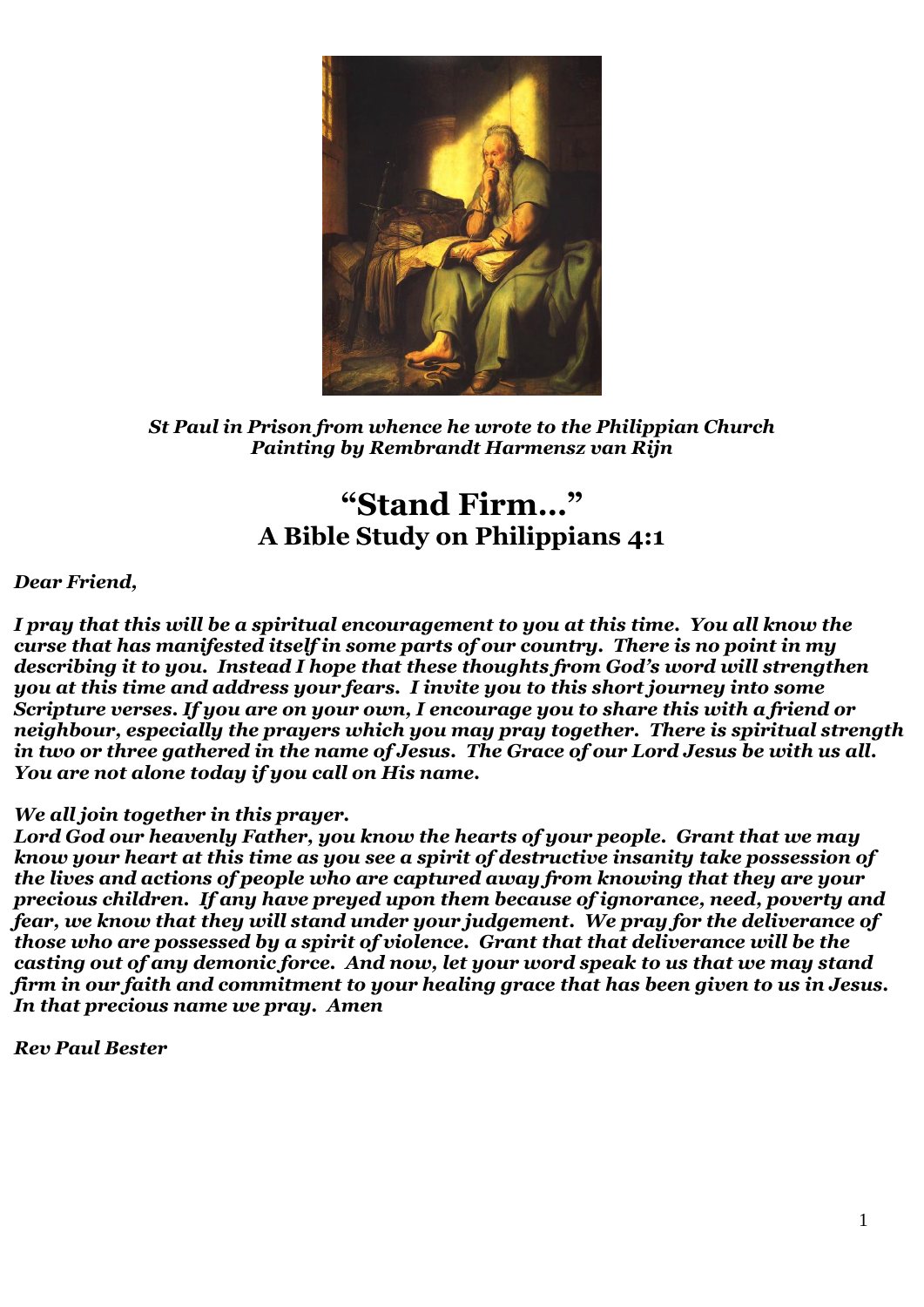**St. Paul's Phrase "Stand Firm"**

**Please read through some texts where St.Paul uses this phrase in his letters. If any text speaks to you, then spend time on it and listen to its message for you in this moment.**

*(1Corinthians 16:13) Be on your guard; stand firm in the faith; be men of courage; be strong.*

*(2Corinthians 1:21) Now it is God who makes both us and you stand firm in Christ. He anointed us…*

*(Galatians 5:1) It is for freedom that Christ has set us free. Stand firm, then, and do not let yourselves be burdened again by a yoke of slavery.*

*(Ephesians 6:14) Stand firm then, with the belt of truth buckled around your waist, with the breastplate of righteousness in place,*

*(Philippians 1:27) Whatever happens, conduct yourselves in a manner worthy of the gospel of Christ. Then, whether I come and see you or only hear about you in my absence, I will know that you stand firm in one spirit, contending as one man for the faith of the gospel (2Thessalonians 2:15) So then, brothers, stand firm and hold to the teachings we passed on to you, whether by word of mouth or by letter.*

*(James 5:8) You too, be patient and stand firm, because the Lord's coming is near.*

### **Our text is Philippians 4:1**

*"Therefore, my brothers, you whom I love and long for, my joy and crown, that is how you should stand firm in the Lord, dear friends!"*

## **BACKGROUND INFORMATION**

Scholars widely accept that St. Paul writes this letter to the Philippians from his prison cell in Rome. Rembrandt's painting shows St. Paul in his prison cell. Notice how Rembrandt included a sword in the background on the left. St. Paul would not have been allowed to have a sword in his prison cell. The painter includes it because the sword became the early Christian symbol of his ministry. As a Roman citizen he was executed with the sword. It also depicts a great theme in his letters to the Churches which is the Sword of the Spirit. In the painting he is waiting for his execution. With him the Church will face persecution for the next 200 years. Aware of this reality, Paul calls the Church to stand firm.

In the year 258, Cyprian, the Christian bishop of Carthage, suffered martyrdom. He wrote a letter in which he describes the situation and this extract is preserved in the documents of the Church:-

*"There are many various and unauthenticated rumours going about, but the truth is as follows; Valerian sent a Rescript to the Senate ordering that bishops, priests and deacons should forthwith be punished(i.e. executed); that senators, men of rank and Roman knights should be degraded and lose their property, and if, having been deprived of their possessions, they should still remain Christians, then they should also lose their heads; that matrons should be deprived of their property and banished; and that any members of Caesar's household who had confessed before, or should now confess, should lose their property and be sent in chains to forced labour on Caesar's farms."*

So the background to our text is also one of a destructive madness that possessed the ruling powers. There is no doubt that history teaches us that the lust for power can so possess the human spirit that human life becomes cheap.